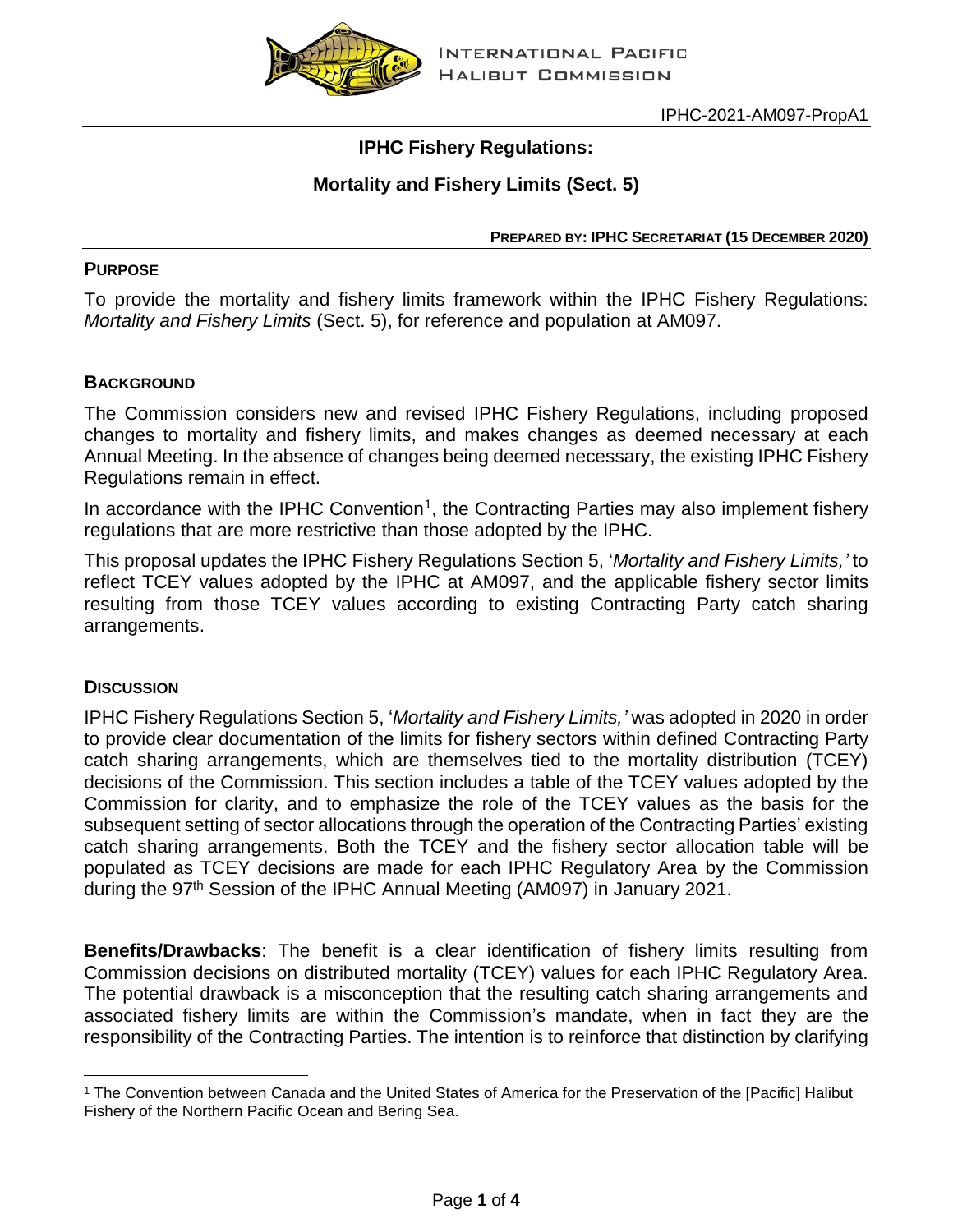which decisions are made by the Commission.

**Sectors Affected:** This proposal affects all sectors of the Pacific halibut fishery.

## **ADDITIONAL DOCUMENTATION / REFERENCES**

None

### **RECOMMENDATIONS**

That the Commission:

1) **NOTE** regulatory proposal IPHC-2021-AM097-PropA1, which provides the Commission with the mortality and fishery limits framework within the IPHC Fishery Regulations: *Mortality and Fishery Limits* (Sect. 5), for reference and population at AM097.

### **APPENDICES**

[Appendix A:](#page-2-0) Suggested IPHC Fishery Regulation Language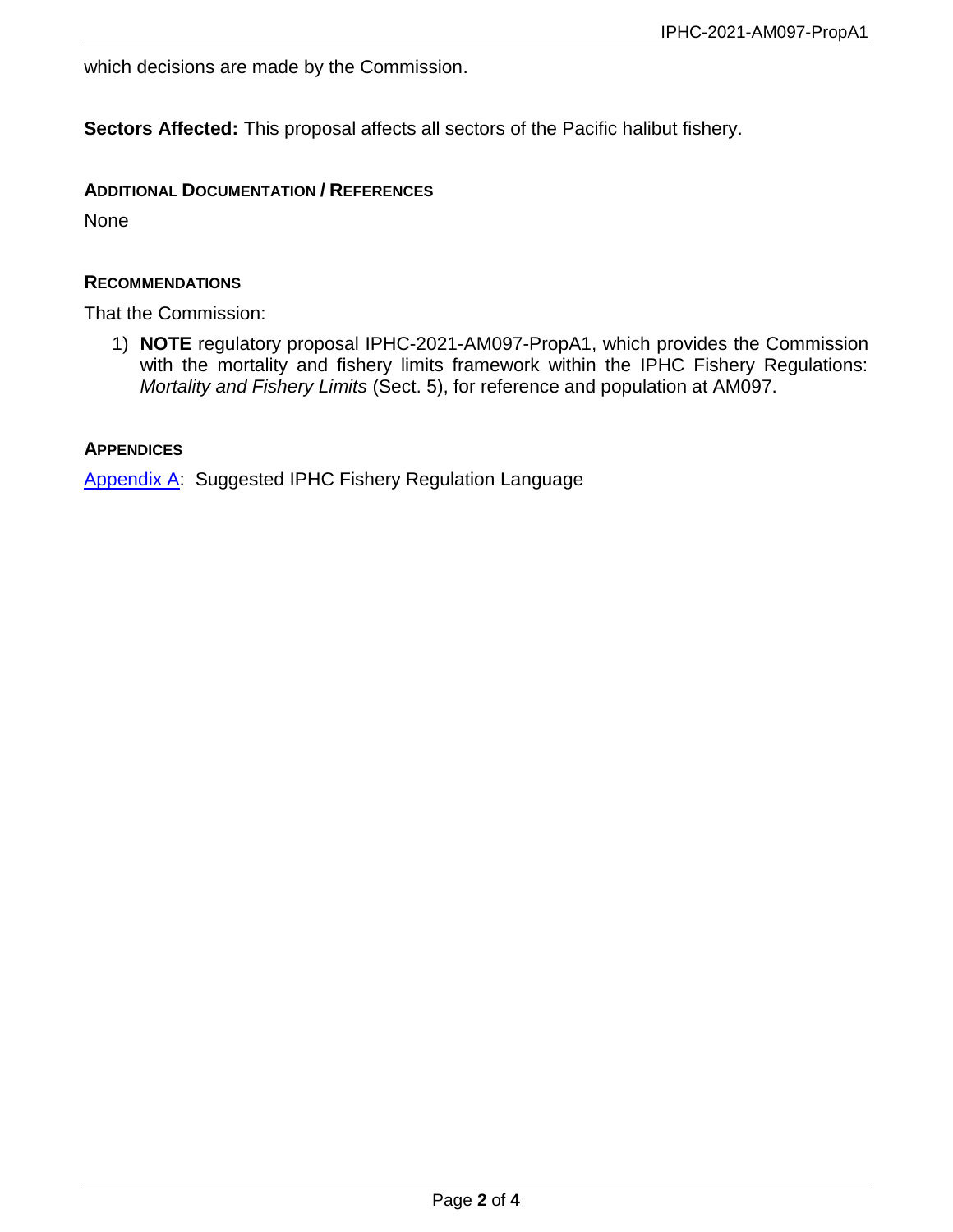## **APPENDIX A**

### **SUGGESTED REGULATORY LANGUAGE**

## **5. Mortality and Fishery Limits**

#### <span id="page-2-0"></span>(1) The Commission has adopted the following distributed mortality (TCEY) values:

| <b>IPHC Regulatory Area</b>                  | <b>Distributed mortality limits</b><br>(TCEY) (net weight) |                                       |
|----------------------------------------------|------------------------------------------------------------|---------------------------------------|
|                                              | Tonnes (t)                                                 | <b>Million</b><br><b>Pounds (MIb)</b> |
| Area 2A (California, Oregon, and Washington) |                                                            |                                       |
| Area 2B (British Columbia)                   |                                                            |                                       |
| Area 2C (southeastern Alaska)                |                                                            |                                       |
| Area 3A (central Gulf of Alaska)             |                                                            |                                       |
| Area 3B (western Gulf of Alaska)             |                                                            |                                       |
| Area 4A (eastern Aleutians)                  |                                                            |                                       |
| Area 4B (central/western Aleutians)          |                                                            |                                       |
| Areas 4CDE (Bering Sea)                      |                                                            |                                       |
| Total                                        |                                                            |                                       |

(2) The fishery limits resulting from the IPHC-adopted distributed mortality (TCEY) limits and the existing Contracting Party catch sharing arrangements are as follows, recognising that each Contracting Party may implement more restrictive limits:

| <b>IPHC Regulatory Area</b>                                          | Fishery limits (net weight) |                |
|----------------------------------------------------------------------|-----------------------------|----------------|
|                                                                      | <b>Tonnes</b>               | <b>Million</b> |
|                                                                      | (t)                         | Pounds (Mlb)   |
| <b>Area 2A</b> (California, Oregon, and Washington)                  |                             |                |
| Non-tribal directed commercial (south of Pt. Chehalis)               |                             |                |
| Non-tribal incidental catch in salmon troll fishery                  |                             |                |
| Non-tribal incidental catch in sable fishery (north of Pt. Chehalis) |                             |                |
| Treaty Indian commercial                                             |                             |                |
| Treaty Indian ceremonial and subsistence (year-round)                |                             |                |
| Recreational – Washington                                            |                             |                |
| Recreational – Oregon                                                |                             |                |
| Recreational – California                                            |                             |                |
|                                                                      |                             |                |
| <b>Area 2B</b> (British Columbia) (combined commercial/recreational) |                             |                |
| Commercial fishery                                                   |                             |                |
| Recreational fishery                                                 |                             |                |
|                                                                      |                             |                |